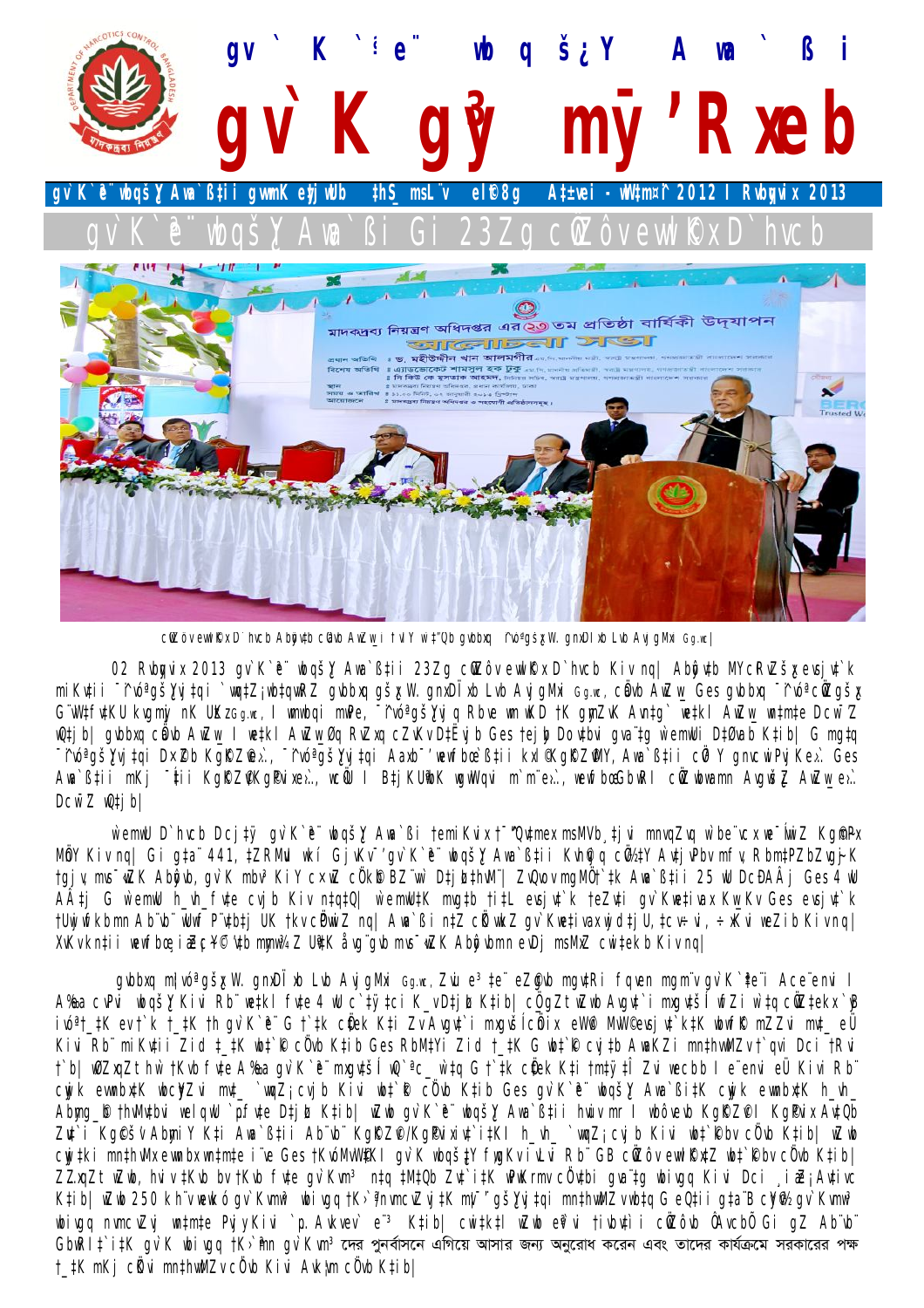$eI$   $8g$  Attie i - ull  $4m \times 12012$  I Rubguix 2013 gv`K`è doqšy Ana`߇ii, gumK etjuUb, ‡hŠ\_msL¨v

# $f$ vi‡Zi bqw`wj $tZ$  Abn $\hat{p}Z$  gnvcwi Pvj K ch∯g 3g m‡¤ $\hat{y}$  b

04-05 At±wei 2012 ZwitL fvitZi bqvw`wj#Z gv`K`è wbqš} Awa`ßi, ersjut`k I bvitKwUKm KtJUj eytiv, fviZ Gi qta" qnvcwiPviK ch@q 3q mt¤gib AbwoZ nq | mt¤gitb evsint`tki cty 08 m`m" wewkó cŴZwbwa `tii tbZZit`b qv`K`e" wbqš}ŽAwa`߇ii gnvcwiPyjKtgvnr¤§ BKeyj, Aciw`tK̃ fvitZi ctÿ 14 m`m¨wewkó cWZwbwa `tji tbZZjt`b bvitKwUKm̃ Kt>Uij eyiv Gi qnvcwiPviK Rbve ARq Pv`v, mfvq Dfqctvi m¤@ZtZ KwZcq \_iaZc¥®m×všĺMnuZ nq| h vt

(K) gv K clPutii i& I SulcY<sup>c</sup>Gj Wkut gv K tPvivPvj utbi Rb" e eüZ iaU I SuK c¥<sup>©-</sup>ybmg‡ni weltą witąj UwBtą Acutikbyj Bb#Uwj#RÝ m¤¢e `ZZq mqtq (d'v, Btqj I tdwb e envi K#i)  $Z$  "newbgg/

(L) tdbumulli cuPvi tivat mxqvtší Aew<sup>-</sup>Z bZb 61 uU tdbumullti i KviLvbv/UibwRyU ctgtyUi ZwiKv fviZtK n~Všli Kiv ng| fviZ Awwgx 2013-2014 eQi t\_tK tKwWb dmtdU (tdbwnwWj ~ZixtZ e enZ. GKW iaZc¥©KwDwgvi) Awg`vbx tKwUv 50 tatUb ntZ bwgta 20 tatUtb Kivnt"Q ataRybyal

(M) ewsjut k fviZ mugutšíthŠ cui k®t Dfg t`tki gv K`e" wbqšį msMV‡bi gw ch@qi KgRZ@`i †bZ‡Z; wbqwqZ gv`K  $\mathbb{R}$ tivax thš cwi $\kappa$  $\mathbb{R}$  I mfv Autqu $R$ bl

(N) bZb aitYi gv`K tPwiPwjub cüZtivat Dfq cy m¤úiZKutj umbt\_uUK WMV/Pharmaceutical Preparations thš\_ I tUKmB 'Kg°cwi Kíbvi welta GKaZ nal

 $(0)$  qv'tKi Pwn'v I miei m nutm Dfq t'tki `v Rbei MVtb cikýY I Best Practices Gi AwfÁZv wewbgtg Dfg cý GKgZ  $nb/$ 

(P) **PKrmv I chemb t** Dfg t`k qv`Kmw<sup>3</sup>t`i wPwKrmv I chefintb cwievi/mgvRwfwEK Kg@wiKibv MbY Ges ZutZ NGO/CBOs Gi Ašff<sup>e</sup>i relta Arti rPbr nal



Joint Statement G Wil Kit 0b DG, DNC Ges DG, NCB, India.

mfv tktl Dfg t tki gnvcwiPvj K chąg thš TNvl Yv (Joint Statement) Vivil Z ng | cieZP4\_mt¤§j b Awway 2013 mtbi ta-Rig qutm XvK vq Abmo Z ntel



Delegates of India: Shri Ajay Chadha, DG, NCB, Shri A K Jaiswal, DDG, (HQ), Shri B.B Mishra, DDG (Ops), Shri R.K. Sahoo, DDG (ER), Shri Ashok Kumar Yadav, DDG (P&C), Shri M.N. Sridhar Rao, JS, Cab Sectt, Shri S.A Rizvi, JD, Ministry of Home Affairs, Shri T R Meena, JS, MSJ&E, Shri Vijay Kalsi, NC, CBN, Shri R N Srivastava, Director (NC), DoR, MoF, Ms Bina Prasad, Director (S), MHA, Shri Vijay Sakharre, DIG, BSF, Ms Smita Pant, DS (Bangladesh), MEA, Sh Pranab Kumar Das, Commissioner, CBEC.

Delegates of Bangladesh: Mr. Mohammad Iqbal, DG, DNC, Mr Md. Abu Talab, Add.D, DNC, Cap AZM Jalal Uddin (C), Bangladesh Cost Guard, Mr Md Belayet Hossain Talukder, DS, MHA, Mr AT M Rokebul Haque, Director, Ministry of Foreign Affairs, Ms Shanchita Haque, Counseller (Pol), Bangladesh High Commission N Delhi, Lt Col Md. Reazur Rahman, Director (Ops), RAB Forces, Major Md Firoz Ahmed, BGB.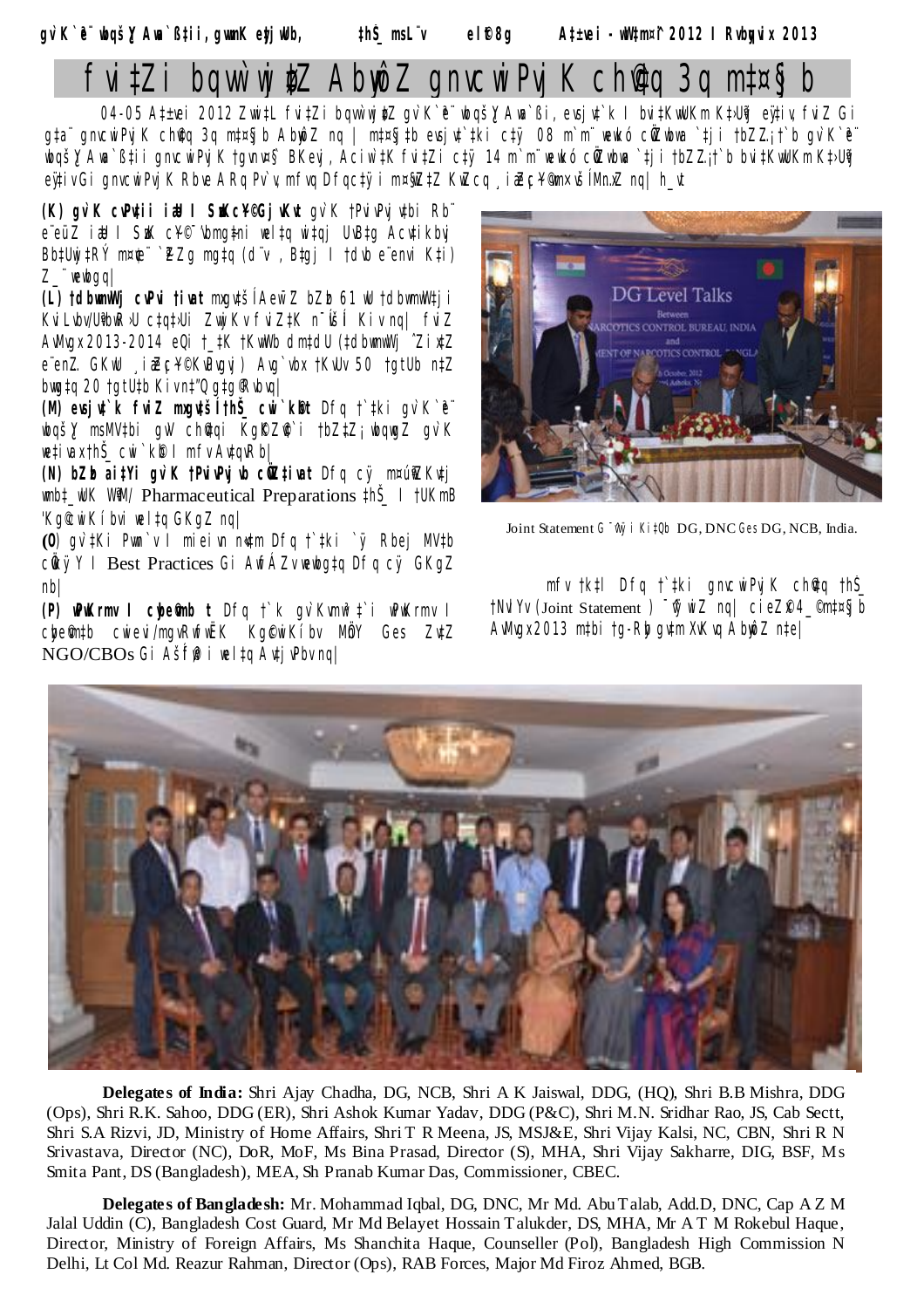gv`K`ê wbqš¥ Awa`߇ii, gwmK etjwUb, thŠ msL v el<sub>®</sub>8a Attuei- Witm¤f 2012 I Rubawix 2013  $qv K^e$  who significant in the Computer Based Training (CBT) i Ϊſe Wc.ht



UNODC, ROSA Gi mnthwMZrq CBT j ve DtØvabr Abontb UNODC cůZubrae :, mnj o'gškvi tqi Arzui<sup>3</sup> mrPe W. Krgri Drib Avntq`mn Ama`B‡ii KgRZfei..!

 $q\psi$  K' e" ubg SY Aua' Bti i cubb Kuhff to Unitited Nations Office on Drugs and Crime (UNODC), Regional Office for South Asia (ROSA) Gi mnthwMZvq CBT (Computer Based Training) কাৰ্যক্ৰম পরিচালনার জন্য ১০ টি কম্পিউটার সমর একটি কম্পিউটার j ve "vcb Kivnq| 02/9/2012 ZwitL D<sup>3</sup> CBT j vte tUibs cÜvb ii ang| UNODC, ROSA Gi mnthwMZvq 03/9/2012 ntZ 05/9/2012 Zwil ch§ Abmo Z cùk ytY 04 (Pu) Rb KoRZAK CBT Manager wntmte Ges Ama`Bti i wewfboe ti i 10 (`k) Rb KoRZAK CBT cûk yY cüvb Kiv ng| D3 10 (`k) Rb dik yYv\_n®i qta cüq evtii qZ G dik ytY AskMbY Kti tqvt kvntbl qvR, mnKvix cwiPyjK, qv`K`e wbqšY Ana`Bi, `nÿY Gukqvi `#ZZq mqtq cûkÿY †KvmîU m¤úbaK‡i tQb qtq°UNODC cÛZubwaMY Ana`Bi‡K AewnZ K‡ib Ges Zuiv m‡šl1 cKvk  $K<sub>i</sub>$ <sub>i</sub> $b$ <sup> $\vert$ </sup>



36Zg HONLEA mt¤§ tb AskMbYKvix m`m`t`i Mğ Que|

30 At±rei † tK 02 btf¤t 2012 ch�� rBj ï¢Ûi irRarbx eïsKtK Abtjôg Gikgr cïrmidK AÂtj RvZrg gr`K`eï msMVb cåvbt`i 36Zg (HONLEA-tnubuj qu butg mguaK cui uPZ) mt¤fj b/ UN ESCAP (Economic and Social Commission for Asia and Pacific) Gi 37 Ill m'm" ivó? AvšRfiZK eûcwyk ms 'v chfeyk wntmte mt¤gjtb AskMåY Kti | cw.exi GK ZZygysk gwby GB AÂtj emewn Kti| jwZb AwtgwiKv I AwckKvi ci gv`K cwPviKvixiv G AÂjtK gv`K cwPutii UibwRU I wecYtb metPtq বেশী ব্যবহার করে। এ অঞ্চলেই গোল্ডেন ক্রিসেন্ট খ্যাত আফগানিস্তান, পাকিস্তান ও ইরান এবং গোল্ডেন ট্রায়াাs *Mij LïZ qiqibqii, Bjï0 l* julm Aew~Z| GLb wetk¦metPtg tekx tntivBb, MwRv, GwUGm DrcwrZ ng| RwZmsN, gwKfb hgivo; hgivR", dwY, Rvgfbx, iak tdWntikb mn G AÂtj mKj gr`K wetirar AršRfiZK GwU britKwUKm&msMVb wbqwgZfrte gr`K wetirar I gr`K wbg® KgRrÛ  $C$ wi Pvj bv K‡i  $\vert$ 

cieZPHONLEA-37Zq mt¤§jb 2013 mutj †Zniutb AbyôZ ntZ cuti| H mt¤§jtb m¤¢e AutjuP mPut (K) B>UvitbU অপরাধ; (খ) মাদক সংক্রান্ত ডাটাবেজ; (গ) পেন নোটিশের জবাবকে স্বেচ্ছাধীন থেকে আবশ্যকীয় করার জন্য বর্তমান ব্যবস্থাকে রিভিউ করা ও (ঘ) m`m^t`k, tivi wePvi wefWltK AvÂwjK ch@qi msjdc Gtb AwfbaKvVdqv I c×wZtZ wePvivaxb qv`K qvqjv,tjvwb~úwËtZ A~rfweK wej¤^tgwKutejvKivi KąfKŠkį wbYfgi m¤@~Zv hwPwBtgi cūwe Kivnteļ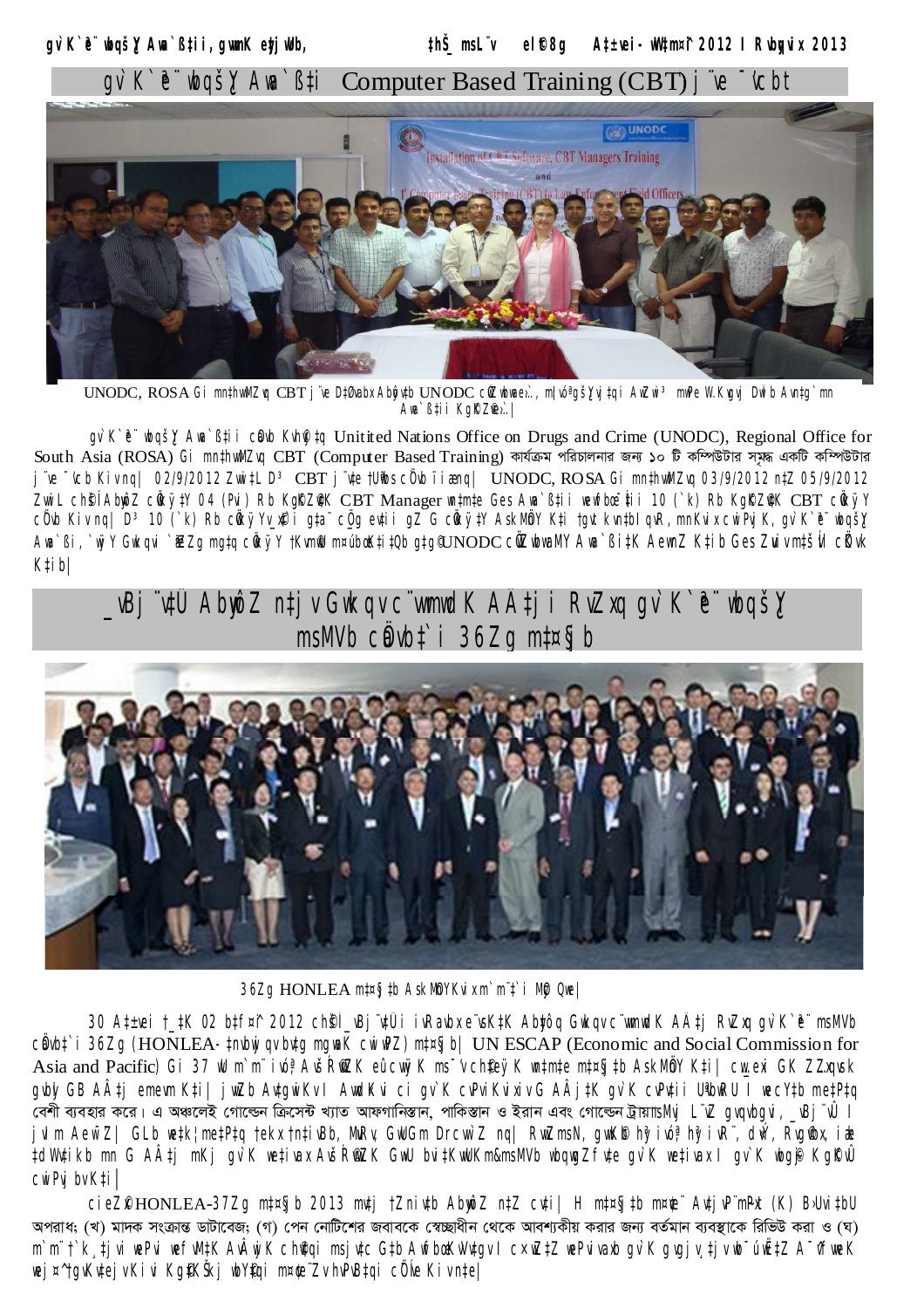# $D \ddagger i \mathbf{k}$ thw $M$  qv  $K$  weti vax Awfhvb

### XvKv tatUitZ 22/9/2012 Zvwi L 1400 **ICH Bavevmn 04 Rb tM&Zvi** |

#Mvcb msert`i wfwËtZ gv`K`è wbqšį Awa`ßi, XvKv tgtUł Dc-AÂtji igbr m¢Kๆ Gi tiBwVs wUg MZ 22/9/2012 ŽwiL AvbgwbK 19.00-20.00 Uvi mqq gwZwSj \_wbvaxb 176, Rûiv Kg‡cø<sup>-</sup>duKivcjy evRvi † nu‡Uj Avwj Rv (AvevumK) Gi 4\_<sup>©</sup> Zj vq 408 I 409 bs Kty Awfhub Pvwjtq 1400 wcm Bqvev U'vetj Umn (1) tgvt gvnveg Avj g(37), (2) tmwj bv Av<sup>3</sup>vi (40), (3) tant kinie Dirib ciulouri (34), (4) nileer tella (23) tK n¢Zb¢Z †MådZvi K‡ib| AwnugwMY mK‡jB K· evRvi †Rjvi tUKbrd \_rbri Amaemnal G melta quZuSj \_rbra qv`K`è nbašy AvBtb qvgjv `vtgi Ktib| igbv mutK\fi Dc-cwi `k\R Rbve ewy P'iUIRP qiqi viUi Z`šKiix KgRZP iZib qiqi viU Z`ši tktl tMUZuiKZ. Awnugut i weiat x AwbuZ Awfthwl cu wqKfute cğwYZ nlgyg MZ 21/10/2012 ZwiL gy`K`è wbgšy AwBtbi mswkó avivg PvRRxU cůvb Ktibl

#### XvKv tatU#1Z 27/9/2012 Zvwi L 100 tKwR MuRvmn 04 Rb tMÖJZvi |

#Mvcb msert`i wfijË#Z MZ 27/9/2012 Zvwi L AvbgwbK 3.30-4.15 NWLKvi mgg qv`K`e wbqš, Awa`Bi, XvKv tgtUt Dc- A‡ji GKW Wg DËiv ce© vbvaxb Avãymcy~ cj Itgj KutYRb kwcs tm>Uutii cwðg cutk©iv~Wi Dci Awfhub cwiPvjbv K#i wgwb wcKAvc Mvox bs-wm#jU-b-14-4696 AWK K#i| D<sup>3</sup> WCKAVC MVOX Ziwkx K‡i 50 WU cwiw tbi c #KtU tqvU 100 tKuR MuRwnn (1) tgvt kvnRvnvb (19), vcZvĐtgvt kvdKż ingvb, musĐuekvivevox, \_ubuĐKmev, tRj uĐue-ewoqv (2) tgvt wicb (20), ICZWD tgit Kibyigqi, misĐi'¼PvBj `inÿYcvov, \_vbvĐ enpPs, tRj DKwgjv Ges (3) tgvt mRb (26), wcZwDtgvt gynewy ingvb, musĐceftov, \_vbuĐempPs, tRjuĐKmgjntK nutZbutZ tMÖdZvi Ktib| G weltą DËiv ce©\_wbwq gv`K`e wbqš} AwBtb gwgjv `utgi Ktib| aubguÛ mutKiji cui`kk Rbue buRgjy tnutmb Lub gvgj wUi Z`šKvix KgRZP| wZwb gvgj wU Z`šítk‡l tMålZviKZ. Amngxt`i weiat x AnbxZ Anfthml cü\_mgKfite cüyniYZ nl qvg MZ 07/1/2013 Zvwil qv`K`è wbqš) AvBtbi mswkó avivq PVRRNU CŮ vb Ktibl

### ivRkvnx Dc-A‡j 22/10/2012 ZvwiL 500 (cuPkZ) Mg tntivBb 1 30 (wl k) tevZi tdbwmwWimn 02 Rb tM&Zvi |

#Mucb mseut`i wfijEtZ gv`K`e" ubgšį Awa`ßi, ivRkvnx Dc-AÂtji gnd`ecy mdKfji GKW tiBWS Wg ivRkvnx t\_tK blMdMvgx hvîxevm evm iwK cwienb Zjøwk Kti Armugx tart tar blv (35), rcZvD tart Avam mvj va, mysDmvi vsciy, \_wbwD#Mv`wMvox, tRjwD blMyJbvgxq GKRb gv`K e"emvopdtK t`n Zjukx Kti 500 (cuPkZ) Mûg tntivBb I 30 (wîk) tevZj tdbwmwllimn nutZbutZ tNWdZvi Ktibl Zvi weiatx qnutecy \_wbwq gv`K`'e wbqš}Y AwBtb gwgjv `wtqi Ktib| blMumwtK!?ji

cwi`kR`Rbve tavt mvB`iy ingvb qvgj wUi Z`šKvix KgRZi| wZwb qvgjvwU Z`šitktl tM&IZviKZ.Avmygyt`i weiat× AvbyZ Awfthwl cü wqKfite cüywYZ nl quq MZ 22/11/2012 ZwiL qv`K`è¨ wbqš)! AvB‡bi mswkoó avivq PvRRxU cڼ vb K‡ib|

#### PÆMÖG tG‡U·Z 17/9/12 Zwi L 2000 ICM Bqvevmn 01 Rb tMaZvi |

#Mucb mseut`i wfuˇZ qu`K`e wbqš} Awa`ßi, PUMËQ tatUi Dc-AÂtii GKW WQ MZ 17/9/2012 ZwiL weKvj 3.00-4.00 NwUKvi mgg PAMOg gnubMixi wiquRDwi evRvi Ges b>b Kvbb GjvKv<sup>-,</sup> weivR bvgxq tnutUtj Awfhvb Pwijtg 2000 wcm Bquev U'vetj Umn (1) tgv dv Kvgvj cikvk (ICII'P KVqvj) (30) tK nvtZbvtZ tMblZvi Kti | tMblZviKZ. Ammqxi mcZvi brq-mtin&Am¤f | tm tUKbrtdi jrqvi evRvi GjvKvi ewm>`v| Zvi weiat x qv`K`e wbgšy AvBtb PAM@tqi †KvZqvjx\_vbvq GKwU qvqjv `vtqi Ktib| cwQjvBm mutK#ji CIII` KR Rbie tait RuiKi tnitmb qiqi villi Z`šKii x KgRZP wZwb qvgjwU Z`šÍtk‡l tM®lZviKZ.Avmvgxt`i weiat× AvbxZ Awfthwl cù wqKfute caywYZ nlquq MZ 14/10/2012 ZwiL qv`K`è" ıbgš) AvBtbi msıkıó avivg PvRRxU cü vb Ktibl

### PÆMÖQ tatUitZ 29/9/2012 Zvwi L 1400 **ICM BQVMN 01Rb tMCZVi**



Avmygxi cvqyct\_wetkl Kvq`vq XKvtbv 1400 wcm Bqvev

#Mucb mseut`i wfwE#Z MZ 29/9/2012 ZwiL AubgrubK 10.30-11.00 NWKvi mgg qv`K`e wbgš} Awa`Bi, PAMÖg tgtUt Dc-AÂtji GKW Wg evKwiqv \_vbraxb kvn AvqvbZ tmZż DEi cutk GKW hui xevnx ewn Zjmnx Kti Awnugx tgut Kugvj tnutmb (42) bigig GKRb qi`K e emigitK wetkl Kig`ig (ciggt i wfZti XuKtg) Bayev entbi mag 1400 wcm Bayewnn nutZbutZ tMüdZvi Kti | wcZv gZt AvgvbDj m | tM&IZvi KZ. Avmygxi evox tUKbvd \_ubvaxb eoBZjx Mitg| Zvi weiat× evKwjqv\_ubvq gv`K`e"wbqš} AvBtb qvgjv`vtgi Ktibl e`i mutK#ji cwi`k@Rbve Zcb Kwšl kgP grgjwUi Z`šKrix KgRZP| wZwb grgjrwU Z`šl tktl tMUZviKZ. Avmygxi weiat x AvbxZ Awfthwn cu wqKfute cuywYZ nlqvq MZ 30/10/2012 Zwil qv`K`e ubqš} AvBtbi msukó avivg PvRRxU c0 vb Ktibl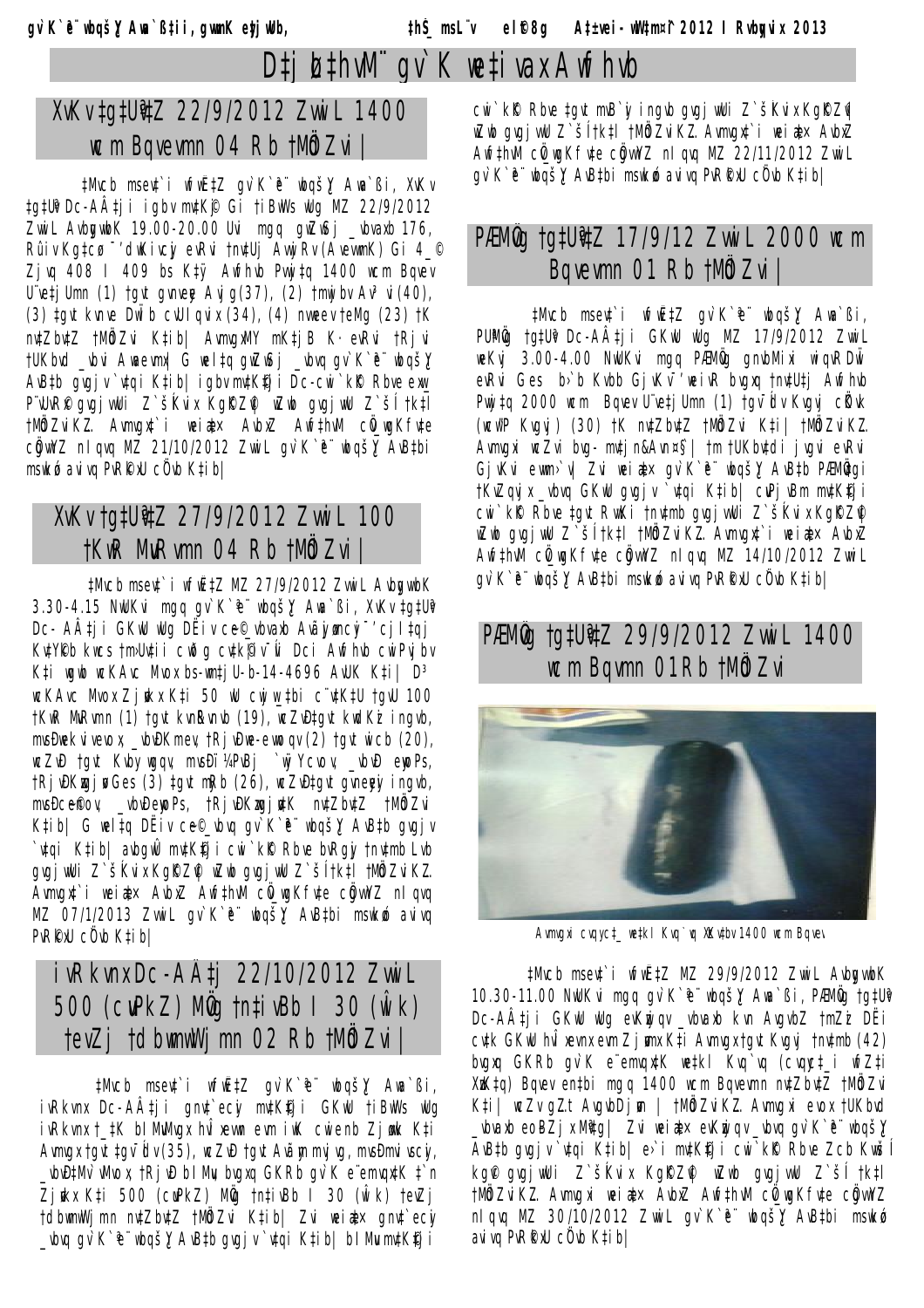tevZj tdbwmwWj Dxvi tM&Zvi 03 Rb |

#Mucb mseut`i wfijetz qv`K`e wbqš} Awa`ßi, htkvi Dc-AÂtji ZËJeavqK Gi tbZtZ; i e-6 l tebutcvj m¢K‡ji GKwU †iBwWs wUg MZ 18/10/2012 ZwiL †PŠMwOr vbraxb htkvi †PŠMQr†ivtWi Ardivi †gro brgK ~utb f`vbMrox Zjukx K‡i fvbMvoxi g‡a wetklfote Zix tP¤fi n‡Z 115 (GKkZ ctbi) tevZj tdbwmwWjmn (1) Avbviaj gÛj (28), WCZWDgZ.AWKei Avj x, (2) mRb (22), WCZWDAWIGb gÛj, (3) tart tmwjq, wcZwD Awrab qÛj, me©mwsĐ wkeewm, \_wbwD kk $\widehat{r}$ , †Rj wĐ h‡kvi‡K nv‡Zbv‡Z †M&JZvi K‡i| Avevi H w`b weKvj 4.00 NuUKvg tPŠMvQv \_vbvaxb RMbre\_cy ce&vovg Awfhvb Pwjtq avb tytZ jwKtq ivLv 532 (cuBkZ ewÎk) tevZi tdwythyj cwiZ <sup>3</sup> Ae yq Dxvi Ktib| tebutcvj mutKiji cwi`kk Rbve tgvt wnivRjy Bmj vg gvgj vuUi Z`šKvix KglZfl wZwb qvqiwU Z`šÍtk‡l tMålZviKZ.Amnvqut`i weiat× AvbuZ Awfthwy cũ waKfite cằwyZ nl ava MZ 26/11/2012 ZvwiL qv`K`è" ıbgš)! AvB‡bi msıkıó avivq PvRRxU cü vb K‡ib|

#### XvKv tg#U##Z 1000 (GK nvRvi) wcm Bavevmn 03 Rb tMÖdZvi |

#Mvcb msert`i wfijËtZ qv`K`e"wbqš)/ Awa`ßi, XvKv tgtUi Dc– AÂṭji ¸jkvb m¢K¶ji Gi †bZṭZ¡GKwU †iBwWs wUg MZ 20/10/2012 ZwiL AvbgwbK 6.00 NuUKvi mgg tgynyas cy \_wbvaxb ewkjveXR tiwV~tg‡UinvDwRs tivW bs-02, eK bs-we, cW\_ bs-05, eimi bsD780/17/07 Aimigit'i `Ljiq 3 Ky weikó emZN‡i Awfhwb cwiPvj bv K‡i 1000 (GK nvRvi) wcm Bqvewnn (1) tgit Aiejy Kijig I i‡d iRcy(37), (2) giiZDi ingib giiZ (59), (3) AveymvB` (35) †K nvtZbutZ †MålZvi K‡ib| cü\_ugK wRÁwnveut Rubi hig AimigiMY tUKbid ntZ ibtq Gtm XiKig Ligiv/ciBKvix ব্যবসায়ীদের নিকট নিয়মিত বিক্রি করেb/ G welta tamv¤s ci \_vbva \_wbwq gv`K`è wbqš}Y AwB‡b GKwU wbqwgZ gwgjv `wtqi Ktib| meRevM mutK!) i cwi`kR Rbve dRj y nK Lub gvgjvuUi Z`šKvix KgRZP | wZwb qugjwU Z`šÍtk‡I tMålZviKZ.Awnugut`i weiatx AvbxZ Awfthwl co\_wgKfite cowyZ nl qvq MZ 16/11/2012 ZvwiL qv`K`e" ubqš) AvBtbi msuko avivg PvRRuU cü ub Ktibl

### Kugj v DcĐA‡j 21/11/2012 Zvwi L 15‡KwR Murv I 10 mj Uvi g`mn 02Rb tMÖJZvi |

#Mucb msent`i wfijEtZ qu`K`e" wbqš} Awa`ßi, Kwgjv Dc-AÂtj i eibevwoqv mutKij i cwi `kR` Gi tbZtZ; GKwU wUq MZ 21/11/2012 Zwil eibbewoh tRj vi mj/Zvbcj I chyAvDU Ae`v tMU Gj vKvq Awfhvb cwiPvj bv Kti 15(ctbi) tKwR MuRvmn Awnvqx (1) tgit Aiking (20), inc Zudmig Op nK, mis  $\theta$  a R bMi 1 10 (`k) wj Uvig`mn (2) tgvt b>``wn (20), wcZwD ibwR``wn, mvsmutg`vev` buguq Awnugu0qtK nutZbutZ tMbJZvi Ktib| Zut`i  $\mathbb{R}$ iat $\times$  eit $\mathbb{R}$ bevuogv g $\sharp \mathbb{W}$ j \_wbrg gv`K`te AvB $\sharp$ b grgjv`r $\sharp$ gi K $\sharp$ ibl eibY evroqv mutKiji Dc-cri`kR Rbve Avajy Kw`i qvgjvrUi Z`šKvix KgRZP| uZub gvgj vuU Z`šĺtk‡l tMůlZvi KZ.Avmygxt`i weiat x AwbxZ Awfthwl cũ wqKfite cũywYZ nlgwg MZ 26/12/2012 Zwil gi'K'e wbqš, AvBtbi msukó avivq PvRRxU  $c\ell$ <sub>v</sub> $b$  K<sub> $\ell$ ib</sub> $\ell$ 

## w`bvRciy DcĐAA‡j 14/10/2012Zvwi L 180 G v¤újy j wc‡RwnK Bbtmn 01 Rb †tMÖdZvi |

#Mucb msert`i wfwˇZ qv`K`è" wbqš}/ Awa`ßi, w`bvRcy Dc-A‡ji m`im¢K¶ cwi`kƘ Gi†bZ‡Z;†iBwWs wUg MZ 14/10/2012 ZwiL #K#Zwgvjx wbvaxb `wÿY evjஞvox j vBbcvo Gj vKvg Awfhvb Pwj tg 180 G v¤újy fvi Zxg j wctRwnK Bb‡RKkbmn KŁ vZ qv K e emvgx cviaj (50) † K nu‡Zbu‡Z tMÖdZvi K‡ib| G welta tKutZvavix vbva av`K`è wbašy AwBtb quajv `utgi Ktib| w`buRciy m `i mutKiji cwi `kik Rbue Avey bıtga tavt Kır biyabex qıq i wuli Z`šKıix Kar Zif wzub qıq i wul Z`šÍ †k‡l †MÖdZviKZ. Avmugxi weiat× AvbxZ Awf‡hwl cũ wqKfite cằwYZ nlqvq MZ 04/12/2012 ZvwiL qv`K`è" ubgš)/ AvB‡bi msukó avivg PvRRxU cüvb K‡ib|

### PÆMÖg tMv‡g>`v Aćj 07/11/2012ZvwiL 500 wcm Bqvevmn 03 Rb tM@lZvi |

#Mvcb msevt`i wfwˇZ gv`K`è¨wbgš}Y Awa`ßi, PÆMŴg tMuto v A‡ji GKwU wUg MZ 07/11/2012 Zwil AvborwbK ivZ 20.00-21.00 NuUKvq PAMQg tRjvi tevqvjLvjx \_vbvaxb ga"g kvKcjw, wgwj Uvi xtcvj Gj vK vg Awfhvb Pwyjtg 500 ( $\text{CHkZ}$ ) wcm Bqvevmn Avmyax (1) tgyt dviaK (28), (2) Ave` $\dot{y}$ Rwij (25) I (3) tayt Kwig (20) bygyg wZb Rb gy`K e emvqxtK nutZ butZ tMbJZvi Ktib| tMbJZviKZ.Awnvqxt`i me© misĐ K· evRvi †Rj vi †UKbid \_vbrado bvBL sLvj x, †gŠj fievRvi ýxj v Gj vK vg | Zut`i we i at x tevgyj Lvj x \_vbvg gv`K`è" wbgš,Y AvBtb GKwU gvgjv `vtgi Ktib| PAMQg tMvtq `v AÂtji Dccwi kR Rbve tgvt Avey tnutmb gvgjwUi Z šKvix KgRZP wZwb qvqjwU Z`šÍtk‡l tM®dZviKZ. Avmvqxi weiat× AvbxZ Awfthwl cũ\_wgKfite cüywYZ nl qvq MZ 08/12/2012 ZwiL gv`K`è¨ ııbqš}⁄ AvB‡bi msırkıó avivq PvRRxU cÜvb K‡ib|

#### XvKv tg#U#1Z 05/11/2012 Zvwi L 20 tKWR MURVmn 04 Rb tMÖdZvi |

‡Mvcb msert`i wfijˇZ gv`K`ë wbqš,Y Awa`ßi, XvKv tgtUł Dc-AÂțji avbgwÛ mutKiji cwi`kik Ges jvjewM mutKiji cwi`kik Gi tbZtZ; tiBW/s Wg MZ 05/11/2012 ZwiL AvbgwbK mKvj 07.30-09.00 Uvi mgq hvi vevox\_vbvaxb, hvi vevox evmó vÚ Gj vKvq Awfhub Pwytq 20 (wek) tKwR MwRwnn (1) AvQqv teMq (25), migibig Rvb, misĐcibacvov, \_vbiĐ Wejgnis, tRj vĐ PÆMÖg, (2) tgit kwnRvivi litd Rvivi (22), wcZwDtZwdv34i tnutmb, mwsĐivaP>`ty evij K, \_wbwD et/pYcvov, tRjwDKwzjw, (3) Awgbjy Bmjwg (24), wcZwD kwdDjwn, mwsDKżgr Qovi cvo, \_wbwD#MwqwBbNwU, #RjwD wm#jU I (4) AvjgMxi (19), wcZwD Avãy Rwjj, mysЇMygyBbNyU, tRjuĐumtjUtK nutZbutZ tMblZvi Ktib| AunuguMY Kugju tRjvi mxgvšĺ GjvKv n‡Z D<sup>3</sup> MuRv XvKvq mieivn K‡i \_v‡K| Zv‡`i weiat× hvîvevox vbvq qv`K`e wbqš}{AvBtb qvqjv `vtqi Ktib| DËiv mu‡K∯ji cwi`kR Rbve tgvt jvBKž4vgvb gvgjvuUi Z`škvix KgRZP | wZwb qvgj vwU Z`ši tktl tNWZvi KZ.Avmvgrt`i weiat× AvbxZ AwfthvM cQ\_wgKfvte cĝvwYZ nlqvq gv`K`e¨ wbqšY AvB‡bi mswkó avivg PvRRxU c0vb K‡ibl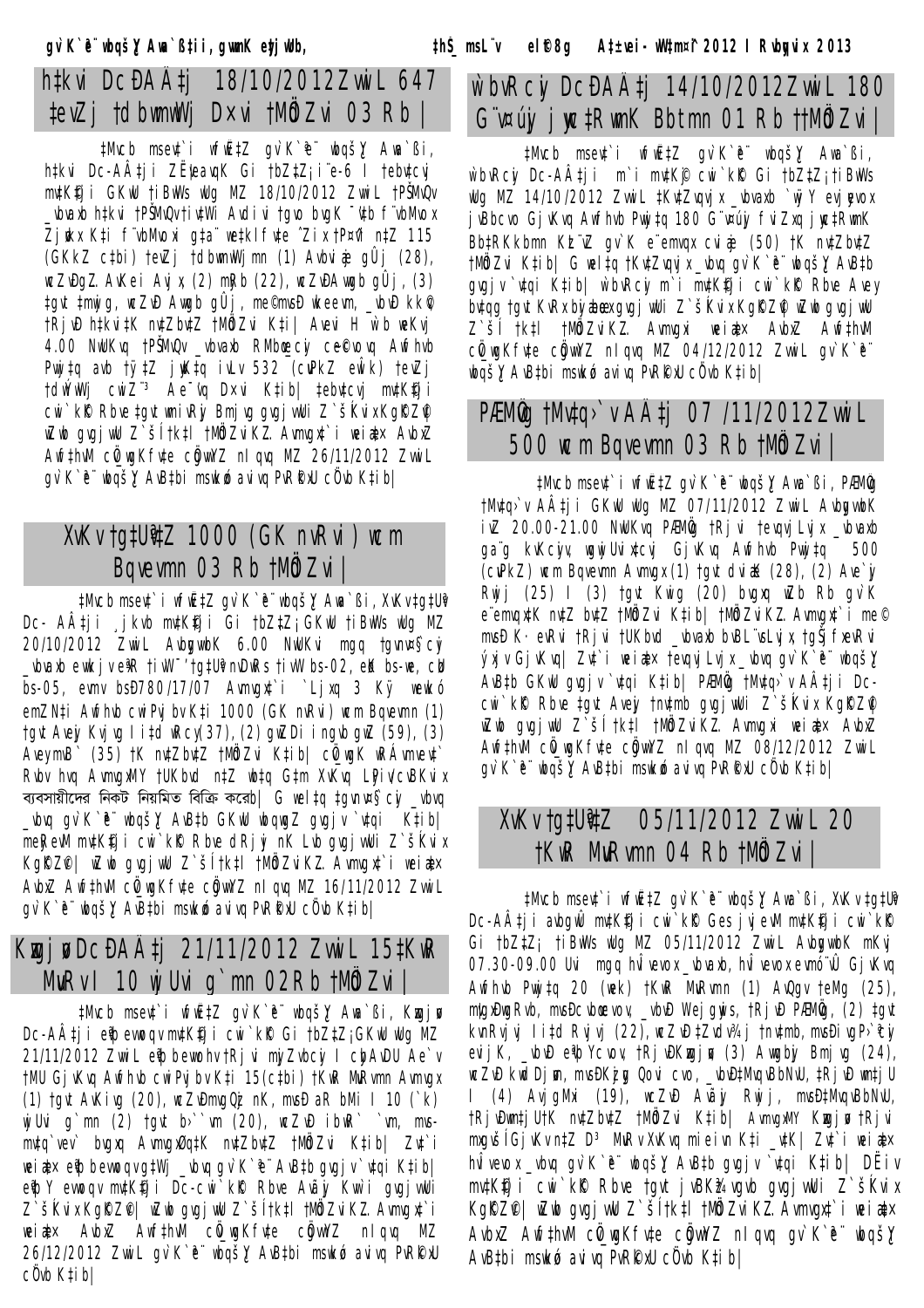### ivRkvnx DcĐA‡i 07/11/2012 ZwwiL 474 tevZj tdbwnwWj | 1 wU cOBtfU Kvimn 02Rb tMÖZvil

tMvcb msert`i wfijEtZ qv`K`e" wbgš} Awa`ßi, ivRkvnx Dc-AÂjvaxb gn¢`ecy m¢K¶ cwi`kk Gi †bZ‡Z<sub>i</sub> GKIU tiBIWs INg MZ 07/11/2012 Zwil gnut ecy \_vbvaxb ewWhPvivbvgK ~utb Rbbx AtUvivBR Gi mvgtb cvKviv~Wi Dci Awfhwb cwiPvjbv K‡i Awnwgx (1) tgvt iwdKż Bmjwg (40), wcZwDgZ. Avãjy gwR` mtg©, mwsЇNvlMwZ, \_vbwDDjwcvov, tRjuĐumivRMÄ (2) tgvt Rvte` Avjx (29), wcZvĐgZ. Avjx Avkivd, mvsĐ Nwbqv cvov, vbvĐDjøcvov, tRjvĐ wnivRMÄ tK 474 tevZj tdbwmwWj I 1 wU c@dtfUKvimn nutZbutZ tM@dZvi Ktib| gnut`ecy \_wbuq gv`K`e wbqš}{ AwBtb gugjv `utqi K‡ib| ZËveavqK Rbve kwn`jy gvbnd Kwei gvgjwUi Z`šKvix KgRZPJ quqjwUtZ 02 Aumuqx tM&Zvi Ges 02 Rb Aumuqx  $c$ j vZK \_vKvq Z`šĺKvR tkl ngwb|

#### Kwzj w DcĐAÇj 24/12/2012 Zwwi L O8tKWR MURVmn O1Rb #MÖlZVi |

‡Mvcb mse¢`i wfwˇZ Kwzjø DcĐA‡ji m`i DËi mutK!ji cwi`k@ Gi tbZtZ; 1 wU wUq MZ 24/12/2012 ZwiL mÜvg`t Pvbciyevm ÷ vÛ GjvKvg Awfhvb Pwj‡g Awfbe Kvg`vg wiKkvi wnU m`k¨04 eKm Gi wfZi jwK‡q ivLv 08 (AvU) †KwR MuRumn tenuj Dj nK litd tbnvia(46), wcZuDgZt miyaR wgqv, musĐ`wyY kkx`j wwD etpY cvov, tRjwDKxgjutK AWK Ktibl G evcuti cui kR ev x ntq tKutZvquj x qtWj \_vbuq qv K e wbqšį AwBtb GKwU gvgjv `vtqi Ktib| Kwgju m`i `wyY mutK!ji cwi`kR Rbve tgvt BKeyjy ingvb gvgjwUi Z`šKvix KgRZP WZWb qvgjwU Z`šÍtktl tMålZviKZ. Avmygxi weiatx AvbxZ AwfthM cû\_wgKfute cĝwYZ nlqvq MZ 23/1/2013 Zwil qv`K`è wbqš)! AvBtbi mswkó avivq PvRRxU cůvb Ktibl

#### metPtq tekx gvgj v I metPtq Kg gvgj vi Cwi msL vb

tmtޤf-Wltm¤f, 2012 gwn ch§ me�aK gvgjv ntqtQ XvKv tg‡Uł Dc-A‡j | cÿvš‡i MZ Pvi g¢m XvKv tM¢q`v AÂj, iv/wgwU, LwNovQuo I en`ieub Dc-A‡j †Kub †Kub gu‡m †Kub gıgjı D`NıUb ngıb Ges †Kıb †Kıb gıtm DıyimLZ Dc-AÂj Pıi ılU‡Z `@ GKW K‡i qvqjv D`NwUZ n‡q‡Q hv AbvKw•LZ| iv½vqvwU, LuMovQuo I ev`ievb Dc-A‡j cui`k $R$  I Dc-cui`k $R$  c`<sup>-</sup>'bv \_vKvq cğvc Abtwqx qvqjv iaRyKiv m¤@ nqwb qtq©AwZwi<sup>3</sup>`wqtZj wbțgwRZ KgRZP RvwbțgtOb| Aciw`țK XvKv †Mvțo>v AÂțji DccwiPvj K RvubtqtQb †Mvtq>`v AÂtj i gj- KvR ntjv tMvtq>`v Z\_` msMbi Kiv, hvi d‡j XvKv †Mv‡qo`v AÂj cônc Abtmqx qvqjv  $D$  NWb  $K$ *i*  $\sharp Z$  myg nqub/

#### tmtޤf n‡Z Wltm¤f 2012 gutmi D‡j LthWi gugjvi

| Zwi L           | Dc-AA‡j i<br>bvg   | Avmvgxi<br>$msL\ddot{v}$ | Avjvg‡Zi cwigwb                              |  |  |  |  |  |  |  |
|-----------------|--------------------|--------------------------|----------------------------------------------|--|--|--|--|--|--|--|
| 09/9/12         | XvKv †g‡Uît        | 02                       | tn‡i vBb-100 Mig                             |  |  |  |  |  |  |  |
| 10/9/12         | ewi kvj            | 01                       | G¨vj ‡Kvnj -133.9 vij Uvi                    |  |  |  |  |  |  |  |
| 17/9/12         | PÆMMg†g‡Uitt       | 01                       | Bqvev-2000 wcm                               |  |  |  |  |  |  |  |
| 17/9/12         | crebr              | 01                       | MuRv- 10 †KwR                                |  |  |  |  |  |  |  |
| 22/9/12         | XvKv tg‡Uitt       | 03                       | <b>Bavev-1400 wcm</b>                        |  |  |  |  |  |  |  |
| 22/9/12         | <b>XvKv tg#Uit</b> | 06                       | Murv-100 tKwR                                |  |  |  |  |  |  |  |
| 22/9/12         | $c$ rebr           | 01                       | j nc‡RwnK Bbt 800 Gïn                        |  |  |  |  |  |  |  |
| 25/9/12         | PÆMÖG tg#Uitt      | 05                       | Bqvev-2200 ucm                               |  |  |  |  |  |  |  |
| 27/9/12         | <b>XvKv tgtUit</b> | 03                       | Murv-100 tKwR                                |  |  |  |  |  |  |  |
| 29/9/12         | PÆMÖG tg#Uitt      | 01                       | Bqvev-1400 ucm                               |  |  |  |  |  |  |  |
| 09/10/12        | crebr              | 01                       | tn‡ivBb-25 MQg I bM`<br>UvKv 3000/-          |  |  |  |  |  |  |  |
| 10/10/12        | cvebv              | 01                       | tn‡iwBb-25 MWg                               |  |  |  |  |  |  |  |
| <i>14/10/12</i> | w`bvRciy           | 01                       | <b>j nc</b> ‡RwnK Bbt-180 Gïn                |  |  |  |  |  |  |  |
| 17/10/12        | crebr              | 03                       | tdbwmwWj -716 tevZj                          |  |  |  |  |  |  |  |
| 18/10/12        | htkvi              | 03                       | ‡dbirniWj -647 ‡evZj                         |  |  |  |  |  |  |  |
| 20/10/12        | <b>XvKv tg#Uit</b> | 03                       | BqvevĐ 1000 wcm                              |  |  |  |  |  |  |  |
| 22/10/12        | <i>i</i> vRkvnx    | 01                       | tn‡i vBb- 500 Mig T                          |  |  |  |  |  |  |  |
|                 |                    |                          | #dbwmwWj -30 tevZj                           |  |  |  |  |  |  |  |
| 22/10/12        | wm‡j U             | 01                       | wW/Gm-205 wj Uvi                             |  |  |  |  |  |  |  |
| <i>05/11/12</i> | XvKv tg‡Uit        | 04                       | MuRv-20 †KwR                                 |  |  |  |  |  |  |  |
| <i>07/11/12</i> | i vRkvnx           | 04                       | ‡dbimiWj -474 †evZj T<br>ciB‡fU Kvi 01 wU    |  |  |  |  |  |  |  |
| <i>07/11/12</i> | PÆMila †Myta>`v    | 03                       | Bqvev-500 wcm                                |  |  |  |  |  |  |  |
| 11/11/12        | XvKv †g‡Uvt        | 01                       | Bavev-300 wcm                                |  |  |  |  |  |  |  |
| 11/11/12        | wm‡j U             | 01                       | tn‡i vBb-28 MWg   Bqvev-<br>06 ист           |  |  |  |  |  |  |  |
| 22/11/12        | Kugj n             | 02                       | MuRv-15 †KwR, 1 q`-<br>10wj Uvi              |  |  |  |  |  |  |  |
| 28/11/12        | Kugj n             | 01                       | ‡dbwmwWj -200 †ev∠j T<br>wej vZx g`-40 tevZj |  |  |  |  |  |  |  |
| 16/12/12        | crebr              | 03                       | ‡dbwmwWj -150 †evt<br>মাইক্রোবাস-11/         |  |  |  |  |  |  |  |
| 24/12/12        | Kugj v             | 01                       | MURV-08 tKWR                                 |  |  |  |  |  |  |  |
| 25/12/12        | Ljybv              | 01                       | wej vZx g`-45 tevZj                          |  |  |  |  |  |  |  |

#### gwmK etj wUtb Avcbvi gZvgZ/gše Avnevb Kivnt"Q

Awa`ßi †\_‡K ciZgutm gwmK etjwUb ciKvk Kiv nț"Q| hv Awa`߇ii l‡qe mvBUmn wewfbœAwd‡mi gvaïţg wewfbœc`~eïw3, mgutRi MYgub" e"w3mn wewfbœc@Zôutb tc@Y Kiv nt"Q| etjwUb m¤útK©Avcbvi th tKvb qi evb qZvqZ/qše", Z\_", e3e", c@Zte`b, Qwe BZ"w`tcÜYKitj ZvcKutki Rb" ,iatZji mut\_wetePbvKivnte|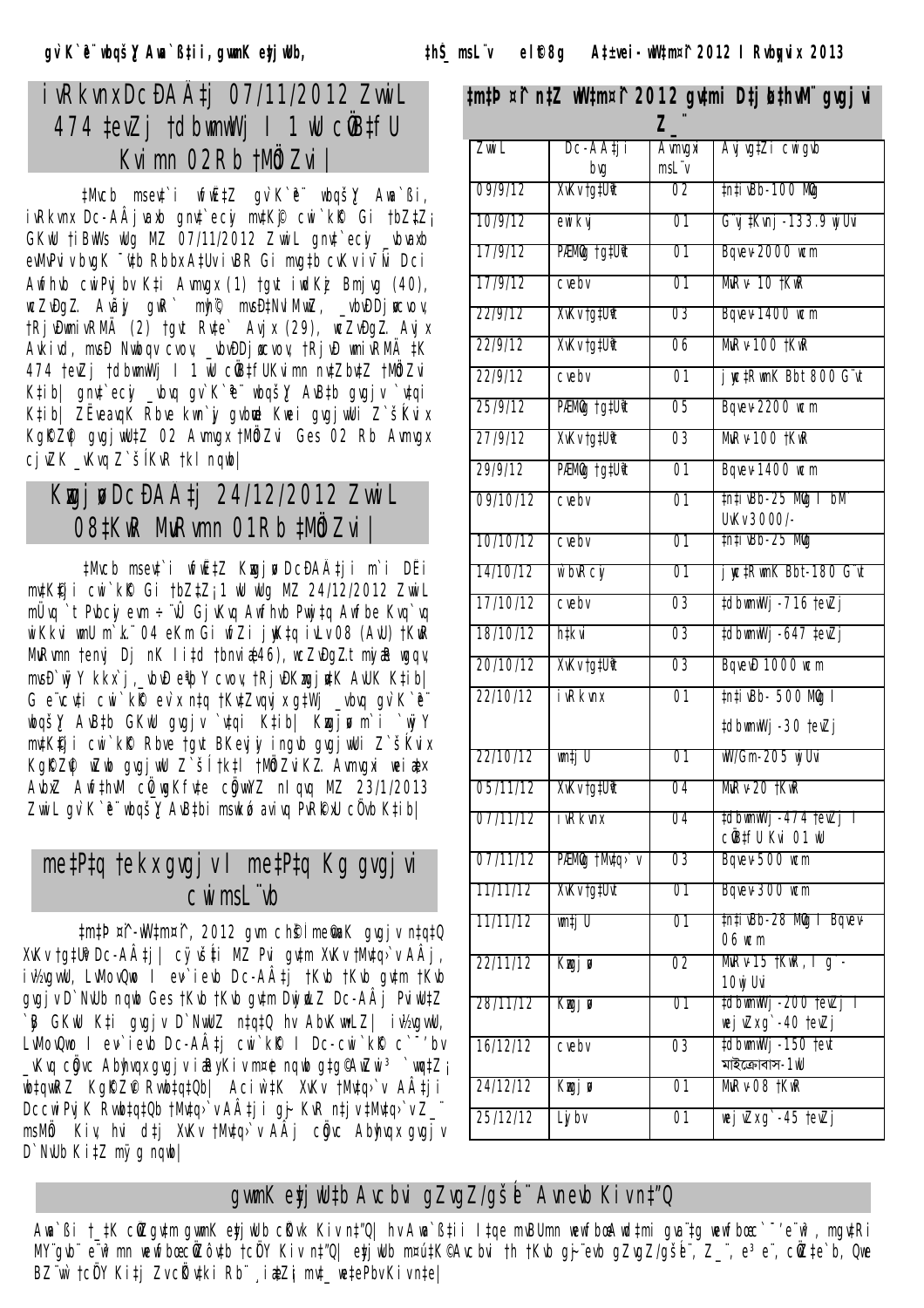



*20/9/2012 ZvwiL Rbve †gvt Kvq‡Kvev` †nv‡mb, AwZwi³ gnvcwiPvjK, gv`K`ªe¨ wbqš¿Y Awa`ßi, RbcÖkvmb gš¿Yvj‡q †hvM`vb K‡ib|*



*11/11/2012 ZvwiL AwZwi³ mwPe Rbve †gvt Avgxi †nv‡mb Awa`߇i AwZwi³ gnvcwiPvjK wn‡m‡e †hvM`vb K‡i‡Qb| wZwb 21/01/86 mv‡j wewmGm cÖkvmb K¨vWv‡i †hvM`vb K‡ib|*

#### *AvjvgZwfwËK gvgjvi cwimsL¨vb*

 *gv`K`ªe¨ wbqš¿Y Awa`ßi, evsjv‡`k cywjk, i¨ve, wewRwe, †KvóMvW©mn ‡m‡Þ¤^i n‡Z wW‡m¤^i Õ12 ch©šÍ gv‡mi AvjvgZwfwËK gvgjv, Avmvgx I D×viK…Z gv`K`ª‡e¨i weeiY wb‡g Zz‡j aiv n‡jvt*

#### *bZzb mnKvix cwiPvjK†`i †hvM`vb*

*evsjv‡`k miKvix Kg© Kwgk‡bi mycvwi‡ki cwi‡cÖwÿ‡Z 30Zg wewmGm †\_‡K bb K¨vWvi Kg©KZ©v wn‡m‡e gv`K`ªe¨ wbqš¿Y Awa`߇i 06 Rb mnKvix cwiPvjK b‡f¤^i 2012 gv‡m †hvM`vb K‡i‡Qb Zv‡`i bvg I wbR †Rjv wb‡¤œ cÖ`Ë nÕjt*

| ক্ৰামক নং        | bra                          | WOR TRJ V     |
|------------------|------------------------------|---------------|
| $\mathcal{I}$    | Rbve tgvt nwggy i kx         | bovBj         |
| $\overline{z}$   | Rbie igRiby i ngib ki id     | dwi cy        |
| 3.               | Rbve tgvt tg‡n`x nvmvb       | wmivRMA       |
| 4.               | Rbve ûgvalg Kwei L`Kvi       | <b>Kugj</b> p |
| $\overline{b}$ . | Rbve tgvt i wKe¥avgvb        | Kwoqv         |
| $\overline{6}$ . | Rbve tavt Avj x nva vi ivtmj | crebr         |

*Awa`߇ii cÖv\_wgK cÖwkÿ‡Yi ci Rbve †gvt †g‡n`x nvmvb e¨vZxZ Ab¨ 05 Rb mnKvix cwiPvjK GLb wewRwe cwiPvwjZ †Mv‡q›`v cÖwkÿ‡Y Av‡Qb|*

| gr`K`‡e¨i big                                                                                                           |         | #m‡Þ¤↑ 2012    |                                           |         | A‡±vei 2012 |                                           |         | b‡f¤î 2012 |                                        |                          | wW‡m¤ <b>î</b> 2012      |                                           |
|-------------------------------------------------------------------------------------------------------------------------|---------|----------------|-------------------------------------------|---------|-------------|-------------------------------------------|---------|------------|----------------------------------------|--------------------------|--------------------------|-------------------------------------------|
|                                                                                                                         | gvgj vi | <b>Avmvgxi</b> | gv K tei                                  | gvgj vi | Avmvgxi     | gv K tei                                  | gvgj vi | Avmvgx     | gv K tei                               | gvgj vi                  | <b>Avmvgxi</b>           | gv K tei                                  |
|                                                                                                                         | msL v   | $msL\ddot{v}$  | $CW$ <i>i</i> $g$ <sub><i>w</i></sub> $b$ | msL v   | msL "v      | $CW$ <i>i</i> $g$ <sub><i>w</i></sub> $b$ | msL v   | i msL v    | $CW$ <i>i</i> $g$ <sub><i>ib</i></sub> | msL v                    | $msL\ddot{v}$            | $CW$ <i>i</i> $g$ <sub><i>v</i></sub> $b$ |
| #n‡ivBb(‡KwR)                                                                                                           | 777     | 150            | 11.548‡K t                                | 109     | 737         | 8.523‡K1                                  | 86      | 735        | 8. /38 †K                              | 98                       | 120                      | 10.009‡Kt                                 |
| <b>ayi</b> qv                                                                                                           |         |                | 4496 cm/t                                 |         |             | 2029 ay                                   |         |            | 1236 cm/t                              |                          |                          | 965 cwit                                  |
| Murv (‡KwR)                                                                                                             | 713     | 562            | 4019.607                                  | 398     | 480         | 690.268                                   | 470     | 533        | 3453.212                               | 451                      | 510                      | 1844.515                                  |
| <b>avigy</b>                                                                                                            |         |                | 1037 WU cty                               |         |             | 1021 cm/t                                 |         |            | 577 cm/t                               |                          |                          | 644 cmjt                                  |
| Murv MvQ                                                                                                                | U5      | 02             | O4WU                                      | 04      | Ο4          | 46 W                                      | U6      | U6         | 36 W                                   | 02                       | U3                       | 734W                                      |
| A‰a tPvj vB g                                                                                                           | 106     | 113            | 1294.97wj t                               | 121     | 131         | 1483.56                                   | 130     | 147        | 1885.9                                 | 114                      | 121                      | 1088.2 wjt                                |
| t`kx g` (wj t)                                                                                                          | 26      | 43             | 25114.927                                 | 08      | 04          | 17497.5                                   | 48      | 82         | 56167.936                              | 02                       | 02                       | 15411.2                                   |
| wet krg (nyt)                                                                                                           | 24      | 26             | 6318 Tevt                                 | 34      | 39          | 2757 text                                 | 33      | 51         | 15819                                  | 18                       | 23                       | 2925.145                                  |
| weqvi (K vb)                                                                                                            | 79      | 29             | 8410 K WD                                 | 72      | 77          | 2921K VD                                  | 07      | U6         | /818K WD                               | U6                       | 07                       | 5442K WD                                  |
| ‡i⊯dvBW w~úwiU                                                                                                          | 03      | 02             | $6.6$ Wj 1                                | 05      | 05          | 47.58 wj t                                | 02      | 02         | 55wj t                                 | 02                       | 02                       | 204.1 wjt                                 |
| wW‡bPvW�v~úwi U                                                                                                         | 24      | 24             | 1270 wj t                                 | 20      | 20          | 1090 wj t                                 | 16      | 16         | 613 wjt                                | 15                       | 15                       | 533 wj t                                  |
| tdbwmwWj (tevZj)                                                                                                        | 233     | 304            | 99241 text                                | 248     | 318         | 63886                                     | 225     | 284        | 113994                                 | 1/5                      | 223                      | 117850                                    |
| Zij ‡dbwmwWj                                                                                                            | 02      | 04             | 137 WJ t                                  | U5      | U6          | 64.45 WJ                                  |         |            | 7247 ny t                              | 02                       | 02                       | 55WJ t                                    |
| Zvox (‡UwwV)                                                                                                            | 13      | 13             | 314 wjt                                   | 08      | 08          | 237wj t                                   | 18      | 18         | 638 wjt                                | 21                       | 22                       | 1353 wjit                                 |
| сPM                                                                                                                     | ŪΤ      | ŪΤ             | 10 W t                                    | U3      | -03         | 65 W T                                    | Ū6      | Ũ6         | 495 W t                                | Ū2                       | 02                       | 35 W T                                    |
| eycidindb(nUtBbt)                                                                                                       | Ū6      | Ū6             | 16581 G It                                | 04      | -05         | 290 G II                                  | 05      | Ũ6         | 14142G V                               | 77                       | 74                       | 1434 G N                                  |
| dvtg\$UW (RvI qv)                                                                                                       | 12      | 11             | 17415wj t                                 | 14      | 13          | 24800 wj                                  | 22      | 24         | 66215wj t                              | 25                       | 23                       | 14267 wjt                                 |
| Gʻij‡Kinj                                                                                                               | 06      | 06             | 459.9 wj l                                | 03      | 04          | 165.6 wj l                                | 03      | 03         | 355 wjt                                |                          |                          |                                           |
| Ab vb                                                                                                                   | U8      | U8             |                                           | 12      | 72          |                                           | U8      | U8         |                                        | U8                       | U8                       |                                           |
| Bqvev Uvetj U                                                                                                           | 192     | 275            | 168408 W                                  | 149     | 209         | 2002/6W                                   | 128     | 186        | 281084U                                | 136                      | 194                      | 774758 WU                                 |
| wi‡Kv‡W·/K‡Wvtwmt                                                                                                       | 02      | 02             | 260 tevt                                  | 03      | 03          | 65 ‡evt                                   | 03      | 03         | 169 tevt                               | 02                       | 03                       | 206 tevt                                  |
| bM`A_                                                                                                                   |         |                | 42539 Uvt                                 |         |             | 3170 Uvt                                  |         |            | 91070 U                                | $\overline{\phantom{a}}$ | $\overline{\phantom{a}}$ | 15020 Urt                                 |
| CUBITU KVI                                                                                                              |         |                | OT NU                                     |         |             | 02 NU                                     |         |            | OT WU                                  |                          |                          |                                           |
| wmGbwR                                                                                                                  |         |                | O1wU                                      |         |             | 01 NU                                     |         |            | 01 NU                                  |                          |                          |                                           |
| ‡gvevBj †mU                                                                                                             |         |                | 02 WU                                     |         |             | 04 WU                                     |         |            |                                        |                          |                          | 02 W                                      |
| UVK                                                                                                                     |         |                | $\overline{OT}$ NU $\overline{U}$         |         |             | <b>02 NU</b>                              |         |            | <b>02 NU</b>                           |                          |                          | 02 W                                      |
| T VD                                                                                                                    |         |                | 04 NU                                     |         |             | $\overline{OT}$ M $\overline{U}$          |         |            | TWU                                    |                          |                          | $\overline{O}$ T MU $\overline{O}$        |
| etcibindb(jngt<br>Bbt)                                                                                                  | 18      | 18             | 6956 Gʻit                                 | 25      | 28          | 3843G ït                                  | 22      | 26         | 760 Gʻit                               | 20                       | 20                       | 275 Gʻit                                  |
| etbrtRwmK Bbt                                                                                                           | 01      | 01             | 20 G vt                                   |         |             |                                           |         |            |                                        |                          |                          |                                           |
| $\mathsf{W} \cdot \mathsf{V} \mathsf{F} \mathsf{W}$                                                                     |         |                |                                           |         |             | 01 NU                                     |         |            | O1nU                                   |                          |                          |                                           |
| মাহক্ৰোবাস                                                                                                              |         |                |                                           |         |             | OT NU                                     |         |            | UTNU                                   |                          |                          |                                           |
| evm                                                                                                                     |         |                | 01 NU                                     |         |             |                                           |         |            |                                        |                          |                          |                                           |
| AuctgU ugukiZ wWst                                                                                                      | 03      | 03             | 2223 tevt                                 | -01     | 01          | 275 wj Uvi                                |         |            |                                        | 01                       | 02                       | 549 tevt                                  |
| ‡CW_WWD                                                                                                                 | U6      | U6             | 447 G VI                                  | 8       | ሃ           | 7139 G vt                                 | 4       | 6          | 4177 G VI                              | UT.                      | UT.                      | 849G VI                                   |
| giwdb                                                                                                                   | UЗ      | 04             | 248 G II                                  |         |             |                                           | U2      | 02         | O6G Vt                                 | -02                      | UZ                       | 07 G VI                                   |
| evLvi                                                                                                                   | 01      | 01             | 10 †K†                                    |         |             |                                           |         |            |                                        |                          |                          |                                           |
| ‡gwUi mwB‡Kj                                                                                                            |         |                | 03 W                                      |         |             |                                           |         |            |                                        |                          |                          | 01 NU                                     |
| evBmvB‡Kj                                                                                                               |         |                |                                           |         |             |                                           |         |            | 02 W                                   |                          |                          |                                           |
| tewe tUm                                                                                                                |         |                |                                           |         |             |                                           |         |            | 01 NU                                  |                          |                          |                                           |
| WM Uvețj U                                                                                                              | 02      | 02             | 9555W                                     |         |             |                                           |         | 529135     |                                        | 02                       | 02                       | 10155 wu                                  |
| IgWl                                                                                                                    | 4007    | 4952           |                                           | 3688    | 4537        |                                           | 3591    | 4447       |                                        | 3213                     | 3895                     |                                           |
| $Im\hat{I}$ t qu'V b " wha $\check{\epsilon}V$ A un 'Ri (A cutivb A un vul u) quoi ut 'v quivb i "vo un un tvollulument |         |                |                                           |         |             |                                           |         |            |                                        |                          |                          |                                           |

*m {m~Ît gv`K`ªe¨ wbqš¿Y Awa`ßi, (Acv‡ikb AwakvLv) evsjv‡`k cywjk, i¨ve, wewRwe, †KvóMvW©)}*